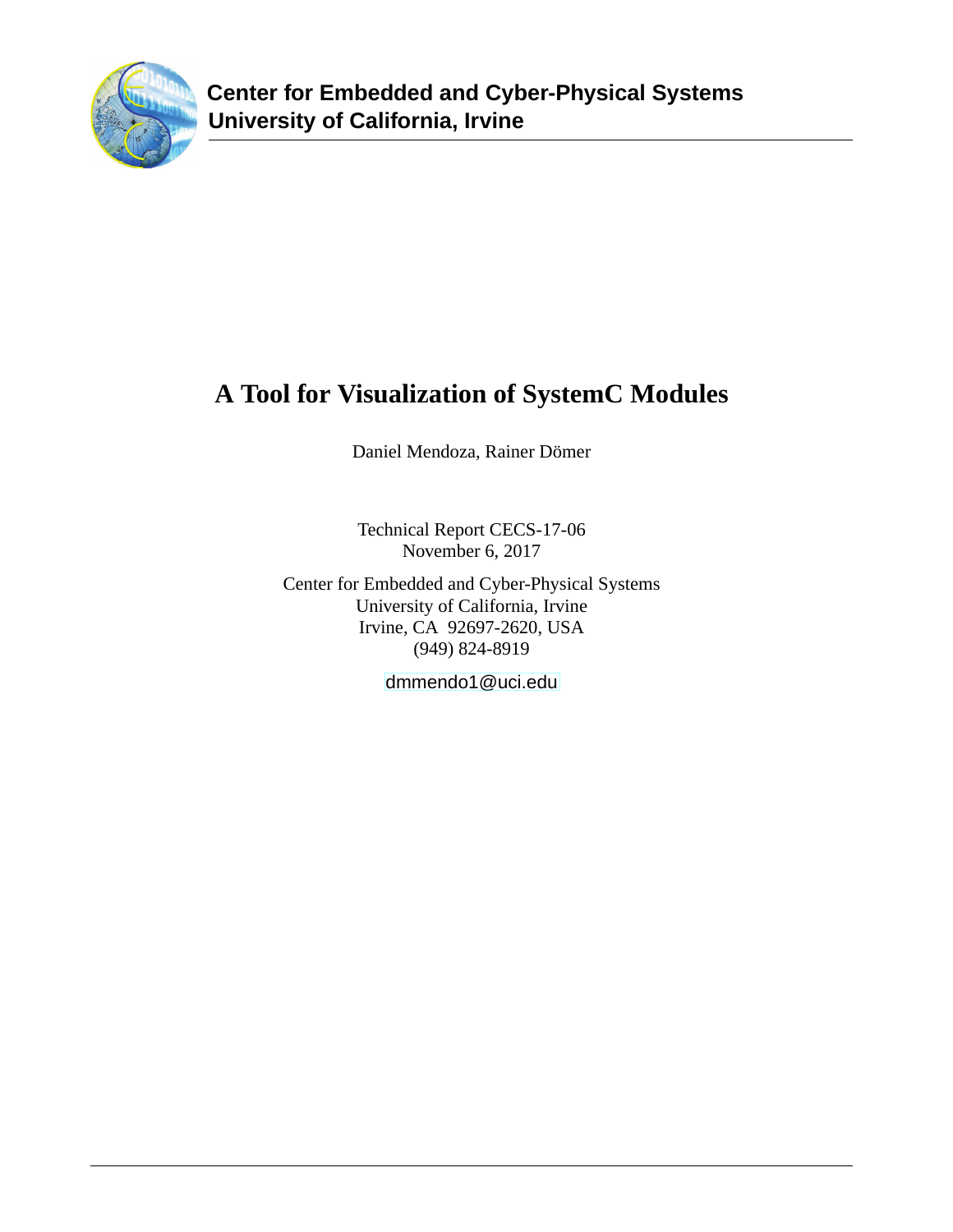# **A Tool for Visualization of SystemC Modules**

Daniel Mendoza, Rainer Dömer

Technical Report CECS-17-06 November 6, 2017

Center for Embedded and Cyber-Physical Systems University of California, Irvine Irvine, CA 92697-2620, USA (949) 824-8919

<dmmendo1@uci.edu>

#### **Abstract**

*SystemC is a system level programming language that enables researchers to simulate large models consisting of hierarchies of modules, ports and channels. Although comprehending a hierarchy of modules, ports, and channels is possible from analysis of SystemC source code, this task is difficult and time-consuming.* Visual is a tool for visualization of SystemC module hierarchy that can make analyzing source code an easy and con*venient task. This report discusses the development and usage of this tool that draws the hierarchy of modules, ports and channels of a given Systemc source file. In this report, we will first discuss how modules, ports and channels are visually represented. Then, we will explain in detail options this tool features. Finally, we will show some examples of SystemC models and their respective visual representation generated by the* Visual *tool.*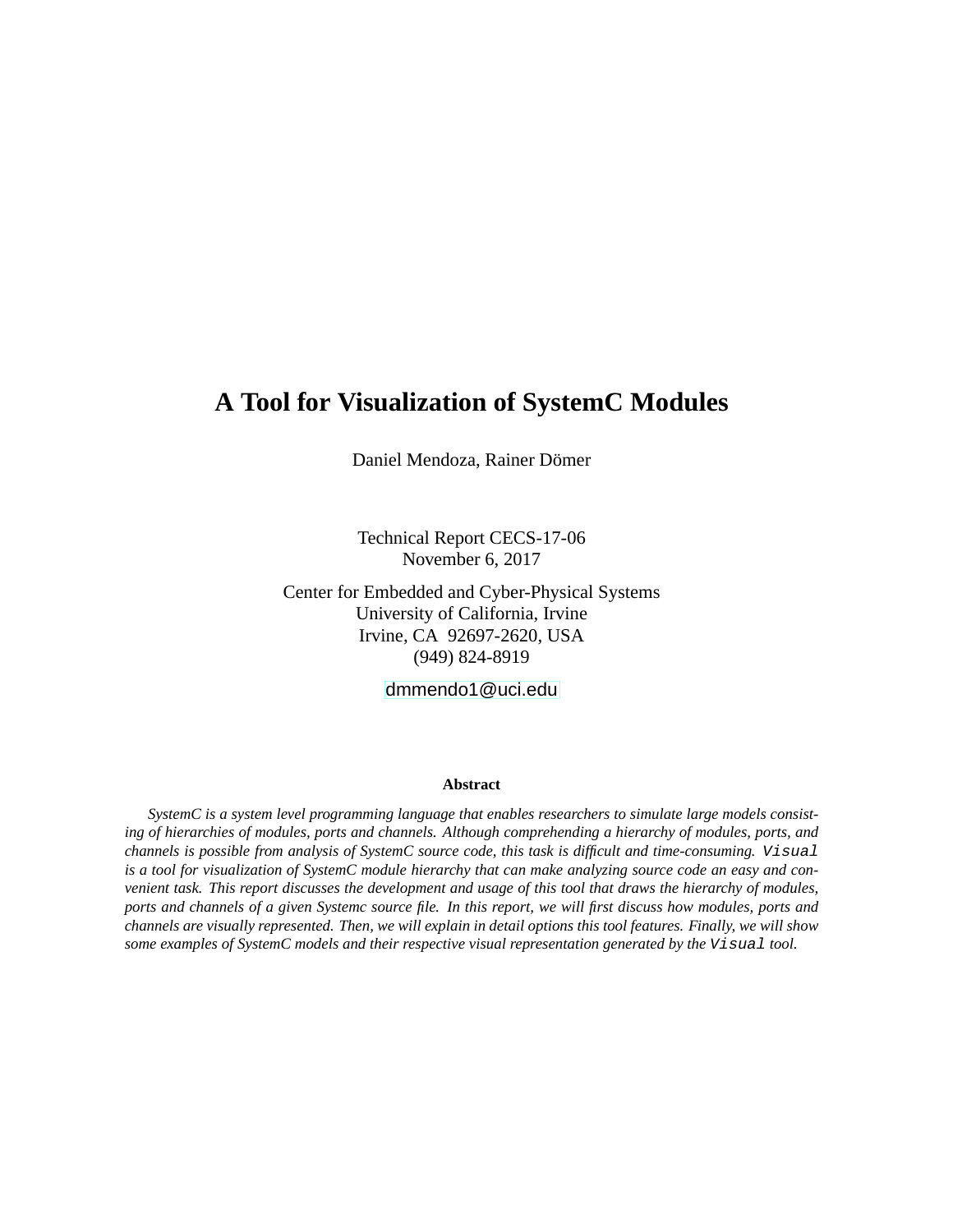# **Contents**

| 1                       | <b>Introduction</b>                                                            |                                                                |  |  |  |  |
|-------------------------|--------------------------------------------------------------------------------|----------------------------------------------------------------|--|--|--|--|
| 2                       | <b>Visualization of SystemC Objects</b><br>2.1<br>2.2<br>2.3                   | 1<br>$\overline{2}$<br>$\overline{2}$<br>3                     |  |  |  |  |
| 3                       | <b>Command Line Options and Extra Features</b><br>3.1<br>3.2<br>3.2.1<br>3.2.2 | $\boldsymbol{4}$<br>$\overline{4}$<br>$\overline{4}$<br>5<br>5 |  |  |  |  |
| $\overline{\mathbf{4}}$ | <b>Experiments and Results</b><br>4.1<br>4.2<br>4.3<br>4.4<br>4.5<br>4.6       | 5<br>5<br>6<br>$\tau$<br>8<br>9<br>10                          |  |  |  |  |
| 5                       | <b>Conclusion and Future Work</b>                                              | 11                                                             |  |  |  |  |
| <b>References</b>       |                                                                                |                                                                |  |  |  |  |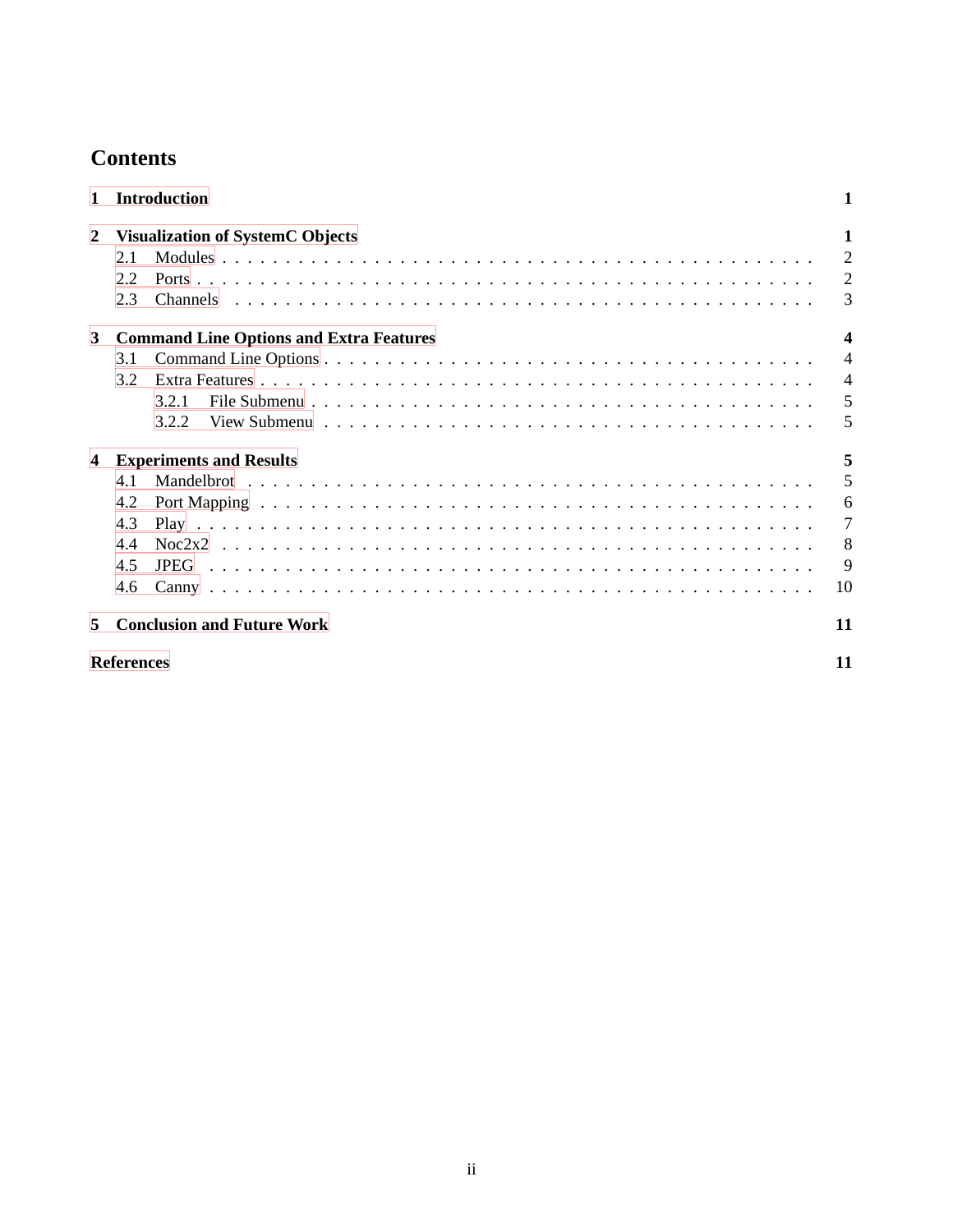### **A Tool for Visualization of SystemC Modules**

**Daniel Mendoza, Rainer Dömer** 

Center for Embedded and Cyber-Physical Systems University of California, Irvine Irvine, CA 92697-2620, USA <dmmendo1@uci.edu>

#### **Abstract**

*SystemC is a system level programming language that enables researchers to simulate large models consisting of hierarchies of modules, ports and channels. Although comprehending a hierarchy of modules, ports, and channels is possible from analysis of SystemC source code, this task is difficult and time-consuming.* Visual *is a tool for visualization of SystemC module hierarchy that can make analyzing source code an easy and convenient task. This report discusses the development and usage of this tool that draws the hierarchy of modules, ports and channels of a given Systemc source file. In this report, we will first discuss how modules, ports and channels are visually represented. Then, we will explain in detail options this tool features. Finally, we will show some examples of SystemC models and their respective visual representation generated by the Visual tool.* 

### <span id="page-3-0"></span>**1 Introduction**

The development of Visual for SystemC Module Visualization is a undergraduate summer project in conjunction with the development of the Parallel SystemC Simulation on Many-Core Architectures project [\[3\]](#page-13-2). This tool supports a graphical user interface implemented with the Gtk API and visualizes a specified SystemC source file's Module hierarchy [\[2\]](#page-13-3), which is drawn using the Cairo API. In order for the tool to receive information about the modules described in a SystemC source file, the tool utilizes the Recoding Infrastructure for SystemC (RISC) API [\[4\]](#page-13-4), which is built on top of the ROSE compiler infrastructure [\[1\]](#page-13-5). The tool essentially gets lists of data about a module that has information about nested modules and thus can recursively iterate through nested lists of child modules to obtain enough information to visualize the hierarchy of the entire SystemC source file. The input SystemC source file may contains thousands of lines of code which can make manually drawing a representation of the modules, ports, and channels described by the code a difficult time-consuming task. Thus the Visual tool was made to address this issue and it can automatically generate a visual representation of a SystemC model in a very short period of time.

### <span id="page-3-1"></span>**2 Visualization of SystemC Objects**

The RISC API [\[4\]](#page-13-4) provides data structures that contain information about a SystemC file. The RISC API analyzes a SystemC file and implements RISC objects that represent the SystemC data structures. The RISC objects contain information about the SystemC data structure it represents. For example, a RISC object can represent a SystemC module. The RISC API provides methods to obtain the type and name of the module the RISC object represents. If the module contains more modules within its contents, the RISC object that represents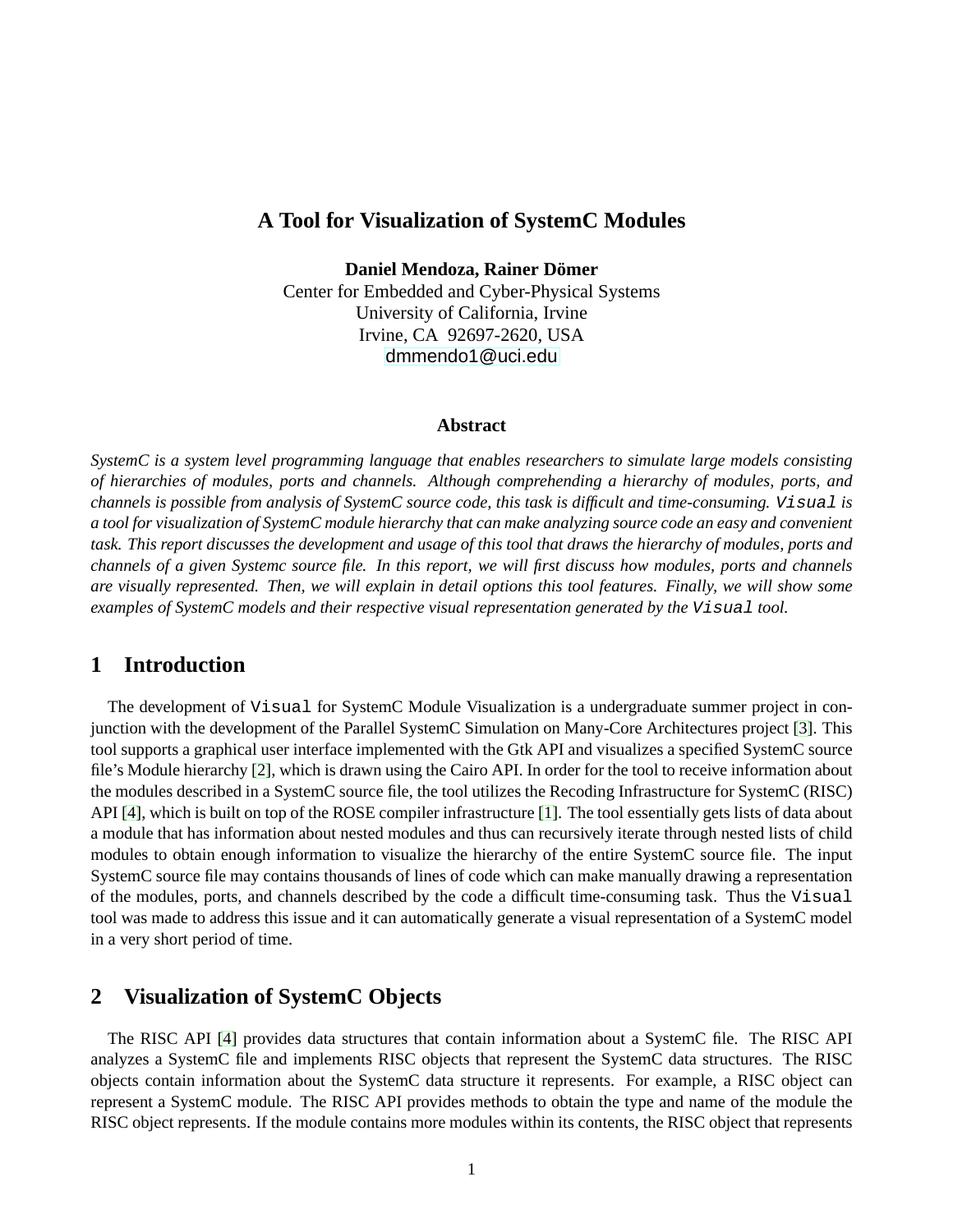outer module can provide a list of the inner modules. By recursively iterating through lists of RISC objects, we draw the hierarchy of SystemC modules from the bottom of the hierarchy to the top.

#### <span id="page-4-0"></span>**2.1 Modules**

Modules are represented by boxes and the name of a certain module appears in the top left corner. Modules of the same class type are filled with the same color.

Drawing the module hierarchy is the main function of the Visual tool. Any information provided in the visual representation of a SystemC source file will be provided within a top module. Thus lists of modules are the data structure that the main recursive drawing function iterates through. The recursive function is provided with an outer module and obtains a list of inner modules. If the list of inner modules is empty, we have reached the base case condition of the recursive function and the module is drawn according to the height and width of its contents. If the list of inner modules is not empty, the function will call itself with the inner module as an argument and go deeper into the hierarchy of the SystemC modules. The inner recursive function call will also provide information about the width and height of the inner modules so that after the inner recursive function is finished, the outer module can be drawn according to the size of the contents it contains.

<span id="page-4-2"></span>In Figure [1,](#page-4-2) the top module monitor has three child modules: screen, speakerL, and speakerR. When drawing this module hierarchy, the tool first iterates to the lowest level of the hierarchy and then draws the lowest level module it finds. Thus in Figure [1,](#page-4-2) the tool finds a list of three child base modules contained in the monitor module and begins to draw left to right. Thus the screen module is the first module drawn on the Cairo surface. The width of the base modules are drawn depending on how many characters are in the name of the module for efficiency of space within the drawing. The height of the base modules are fixed values. After the module screen is drawn, any sibling of module screen is drawn horizontally adjacent to it with a fixed offset value away from module screen's rightmost edge. After iterating through the list of base modules, the recursive functions returns back up the hierarchy and passes information about the base modules' sizes. The module monitor is then drawn with a width that is equal to the sum of the width's of its child modules and the offsets between them with an added offset so that the module monitor is gaurenteed to be large enough to visually contain its child modules.



Figure 1: Module Drawing Example

#### <span id="page-4-1"></span>**2.2 Ports**

Ports are visually represented by dots on the top line of a module box and the name of the module is provided right under the dot it represents. The ports of a module are drawn before the outer limits of a module so that we know the module box is large enough to contain all of the dots that represent the ports within the module. When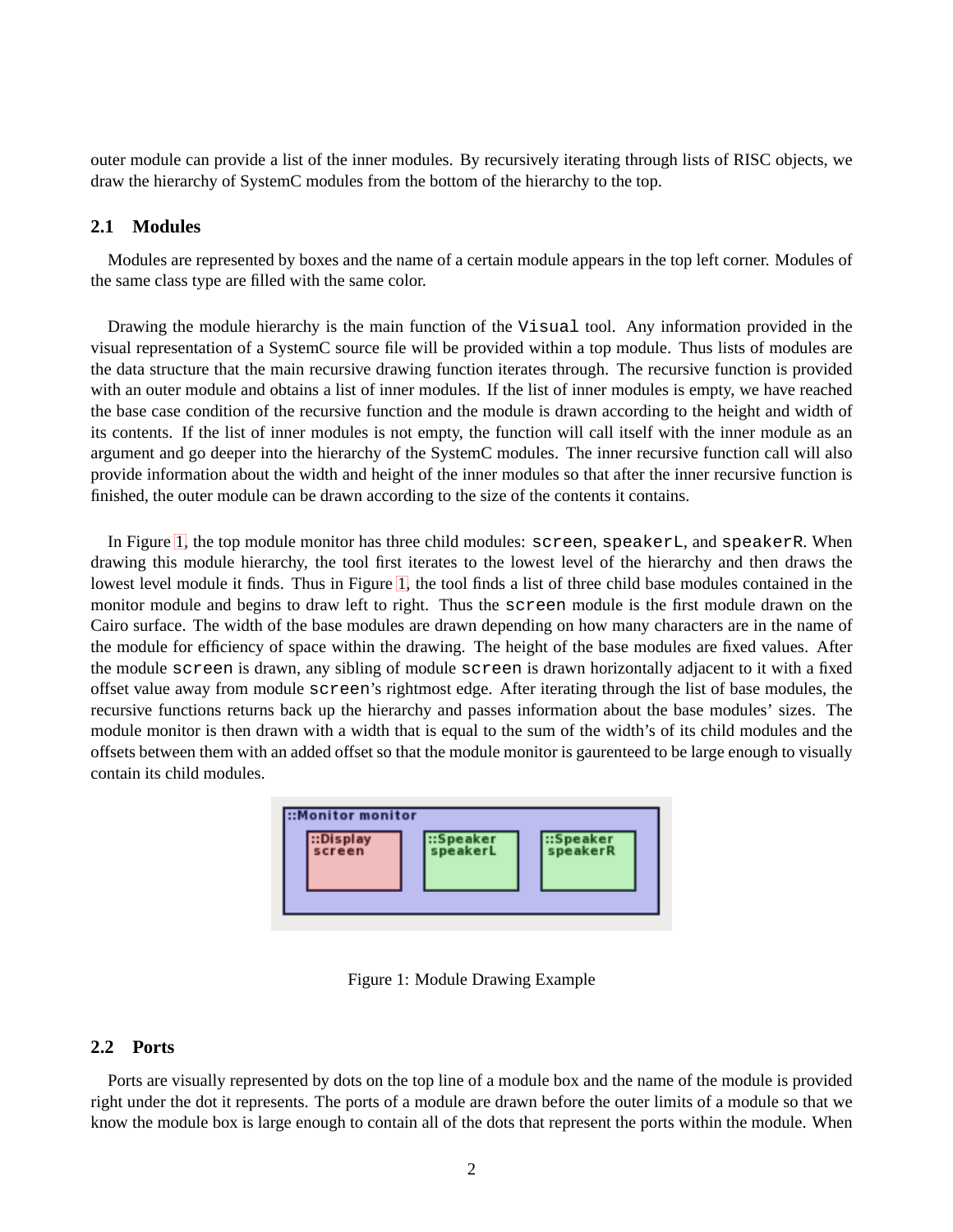a port is drawn, information about the port's horizontal axis value, vertical axis value, and the pointer to the port are stored. This information is then passed up the hierarchy so that a line can be drawn between two ports to represent two ports that are bound.

<span id="page-5-1"></span>In Figure [2,](#page-5-1) the outer module has a port called AudioRight that binds to a port called AudioIn which is located in the inner module speakerR.





#### <span id="page-5-0"></span>**2.3 Channels**

Channels within a module are represented by their name followed by a horizontal black line at the top region of the module. Primitive channels are represented in the exact same way as hierarchical channels. When the recursive drawer function reaches a module with a channel, a vertical offset equal to the height of all the channels within the module is added so that the child modules are drawn below the channels. However, even though the offset is added before drawing the child modules, we cannot draw the channels and their connection between ports because we do not know where the ports of the child modules will appear. Thus the recursive function continues down the hierarchy, draws the child modules, passes up information about the child modules' ports and then draws the channels and their connections between ports.

<span id="page-5-2"></span>In Figure [3](#page-5-2) VideoStream, AudioStreamL, AudioStreamR, Video, AudioLeft, and AudioRight are all channels within the top module. The channel VideoStream is bound to a port VideoStream.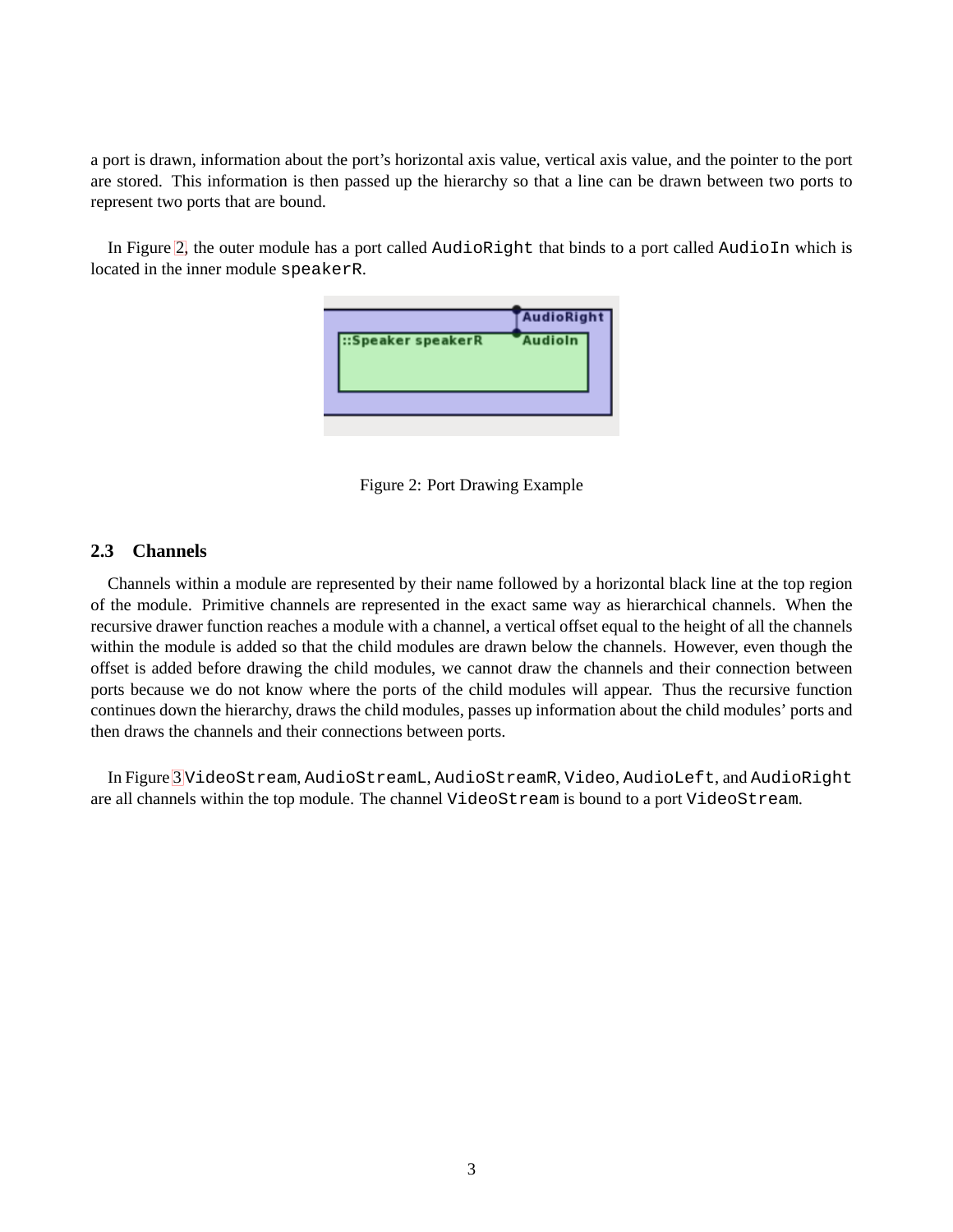| ::Stimulus stimulus |  | VideoStream AudioStreamL AudioStreamR |  |  |
|---------------------|--|---------------------------------------|--|--|
|                     |  |                                       |  |  |
|                     |  |                                       |  |  |
|                     |  |                                       |  |  |
|                     |  |                                       |  |  |
|                     |  |                                       |  |  |



## <span id="page-6-0"></span>**3 Command Line Options and Extra Features**

The developed Visual tool includes command line options and extra features within the GUI for the user to customize the drawing of the SystemC module hierarchy. The elements options included in the command line can also be adjusted during runtime with the GUI.

#### <span id="page-6-1"></span>**3.1 Command Line Options**

First, we will discuss how to use the different command line options and their effects.

- **-bw** Modules are drawn without color.
- **-tm [ module name** ] Only draw [module name].
- **-ll [ integer** ] Draw only a certain depth in the hierarchy given by [integer].
- **-s [ floating point number** ] Scale the drawing size by [floating point number]. if [floating point number] = 0.5, then the size of the drawing is scaled by 50 percent.
- **-np** The module hierarchy will be drawn without ports or channels.

### <span id="page-6-2"></span>**3.2 Extra Features**

The options edited in the command line can also be managed with menus provided in the GUI.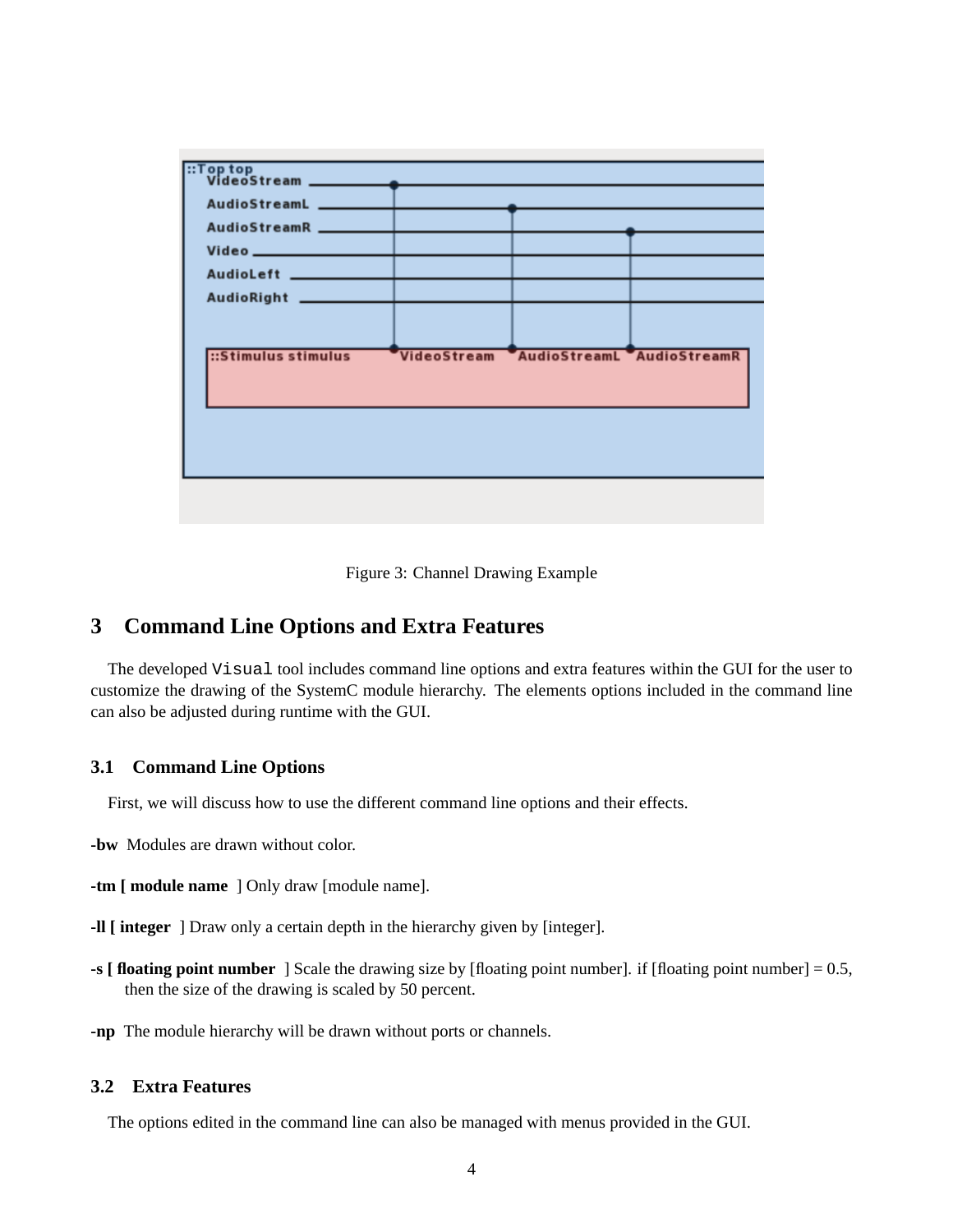#### <span id="page-7-0"></span>**3.2.1 File Submenu**

The GUI includes a File submenu in the top left corner of the program window. It features two buttons Print and Quit with their usages listed below.

**Print** Exports the drawing as a pdf file called visualization.pdf.

**Quit** Exits the program.

#### <span id="page-7-1"></span>**3.2.2 View Submenu**

The GUI includes a View submenu next to the File submenu. It contains options for editing the drawing of the modules. These options are listed below.

**Zoom** Scale the drawing size.

**Depth** Provides options to vary the number of levels drawn in the hierarchy.

**No Color** Toggles color or no color in the drawing.

**Draw Channels and Ports** Toggles the drawing of ports and channels.

# <span id="page-7-2"></span>**4 Experiments and Results**

In this section we show some examples of the Visual tool's outputs. We illustrate eight different examples. These examples are MandelBrot, Port Mapping, Play, Noc2x2, JPEG, Canny5, Canny6, and Canny7.

#### <span id="page-7-3"></span>**4.1 Mandelbrot**

Figure [4](#page-7-4) exemplifies the display of the tool's interpretation of a Mandelbrot renderer. The input SystemC source file consists of over a thousand lines of code, which can make visualizing the electronic model described by the source code tedious from reading only source code or impossible if the reader does not understand SystemC. From the display of the GUI, one can easily discern the module hierarchy of the Mandelbrot renderer without reading the source code.

<span id="page-7-4"></span>Figure [4](#page-7-4) illustrates the hierarchy of modules without drawing the ports and channels. The drawing of ports and channels can be swithed on in the View menu at the top left of the GUI. The top module contains three modules: stimulus, platform, and monitor. The platform then contains three modules: din, dut, and dout.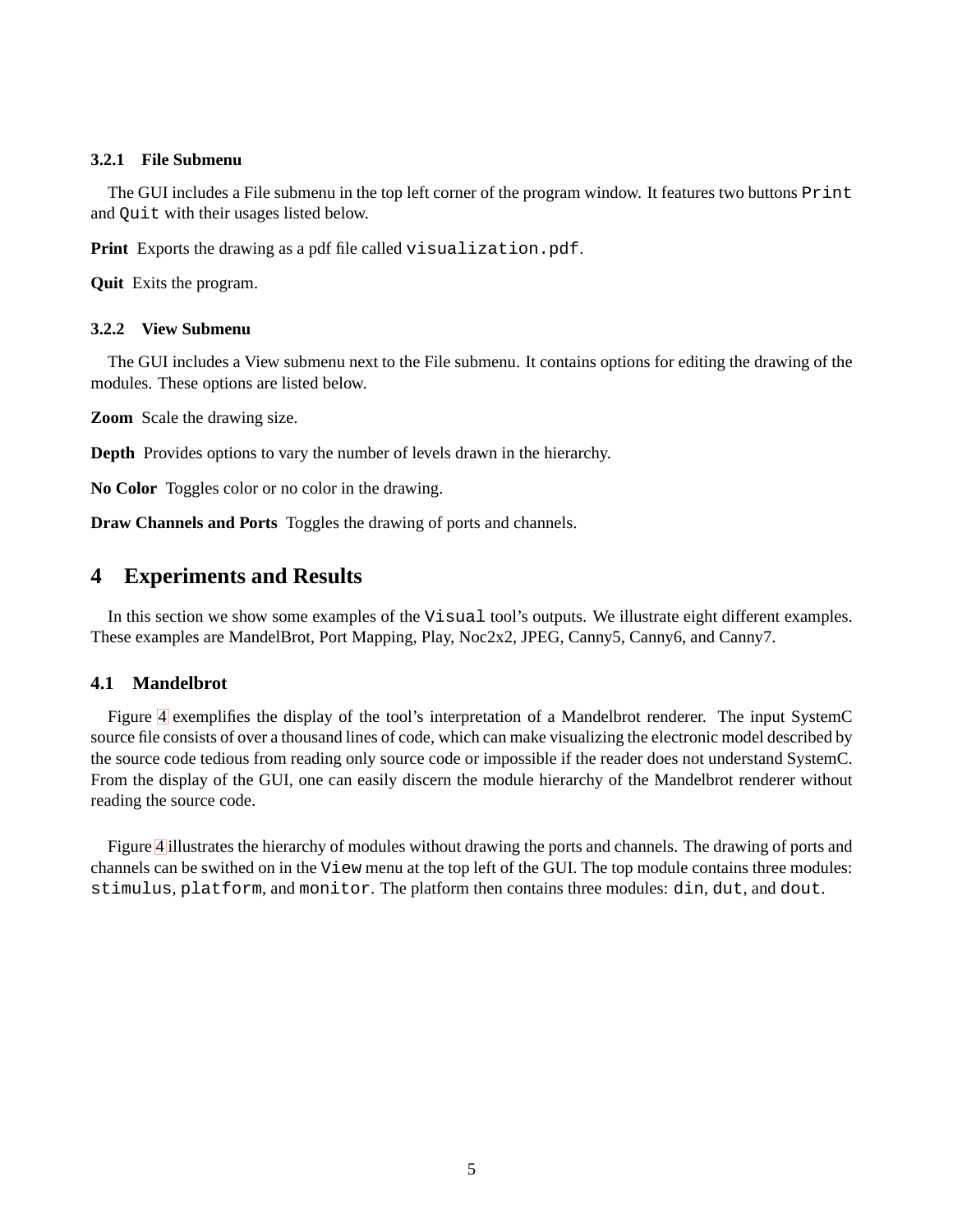

Figure 4: Mandelbrot Renderer Module Hierarchy Example

## <span id="page-8-1"></span><span id="page-8-0"></span>**4.2 Port Mapping**

In this next example we draw attention to the port mapping within the module hierarchy. Figure [5](#page-8-1) shows a top module md containing two child modules left and right. The illustration also displays the connections of ports between child and parent modules. Module md has two ports: outport left md and outport right md. Port outport left md is bound to port outport0 in the lowest level module m0 contained in module left and port outport right md is binded to port outport0 in module m0 contained in module right.

| ::ModuleD md<br>:Module2 left<br>::Module1m1 Jout_port1<br>:Module0 out_port0<br>m <sub>0</sub> | out_port_left_md<br>out_port2 | :Module2 right<br>:Module1 m1 Jout_port1<br>:Module0 out_port0<br>m <sub>0</sub> | out_port_right_md<br>Tout_port2 |
|-------------------------------------------------------------------------------------------------|-------------------------------|----------------------------------------------------------------------------------|---------------------------------|
|                                                                                                 |                               |                                                                                  |                                 |

Figure 5: Port Mapping Example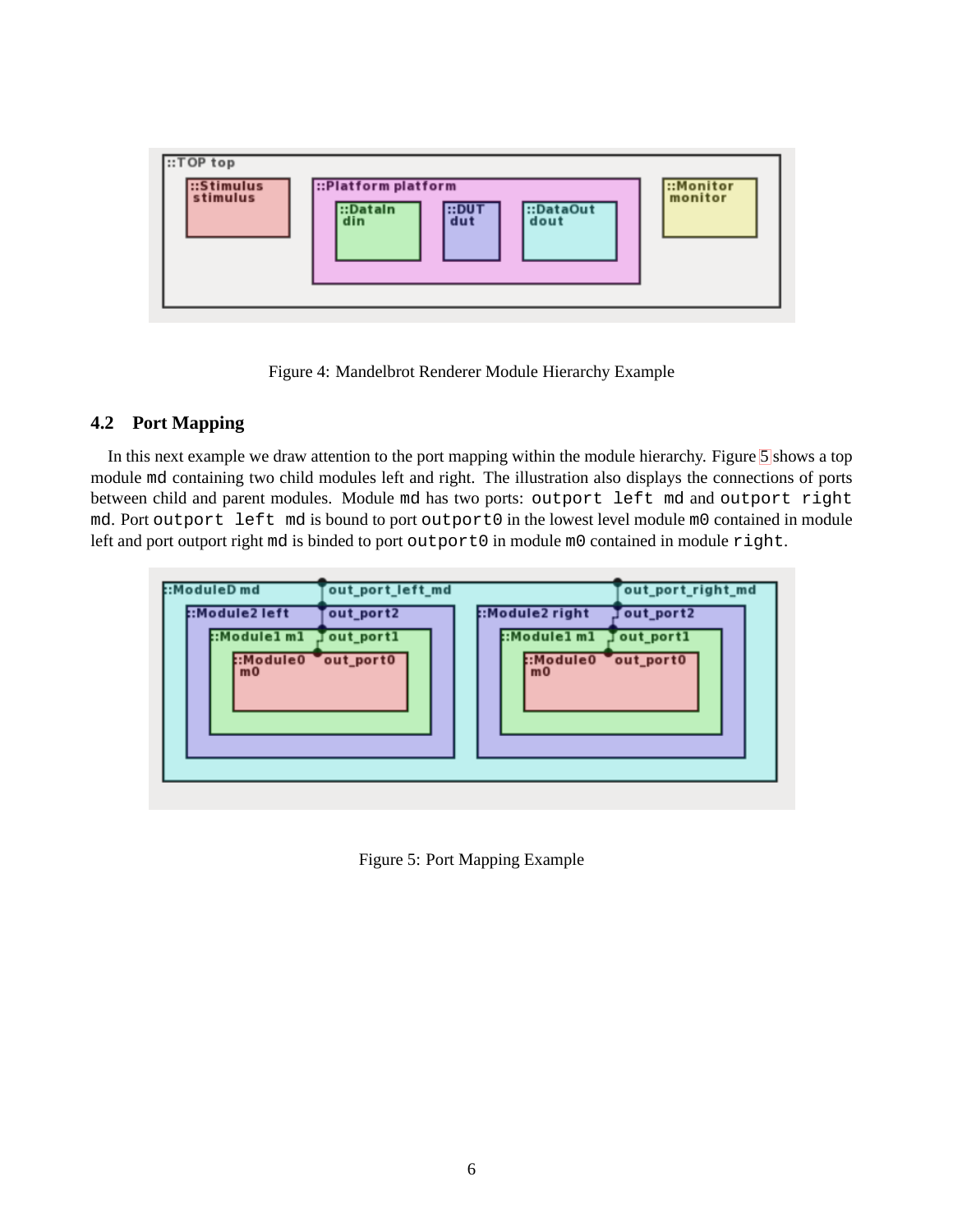# <span id="page-9-0"></span>**4.3 Play**

In this example we show the play model.



Figure 6: Play Example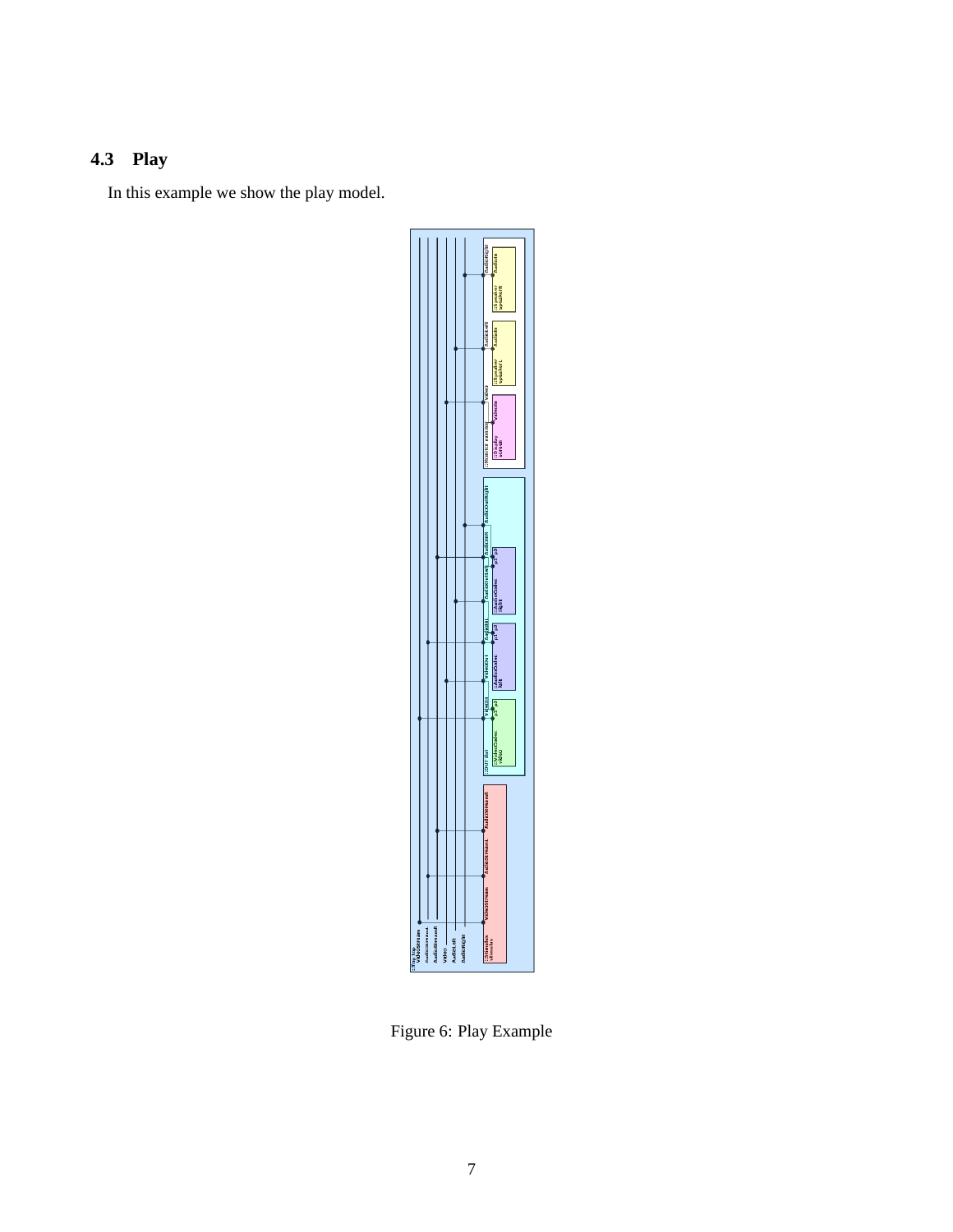# <span id="page-10-0"></span>**4.4 Noc2x2**

In this section we exemplify noc2x2.



Figure 7: Noc2x2 Example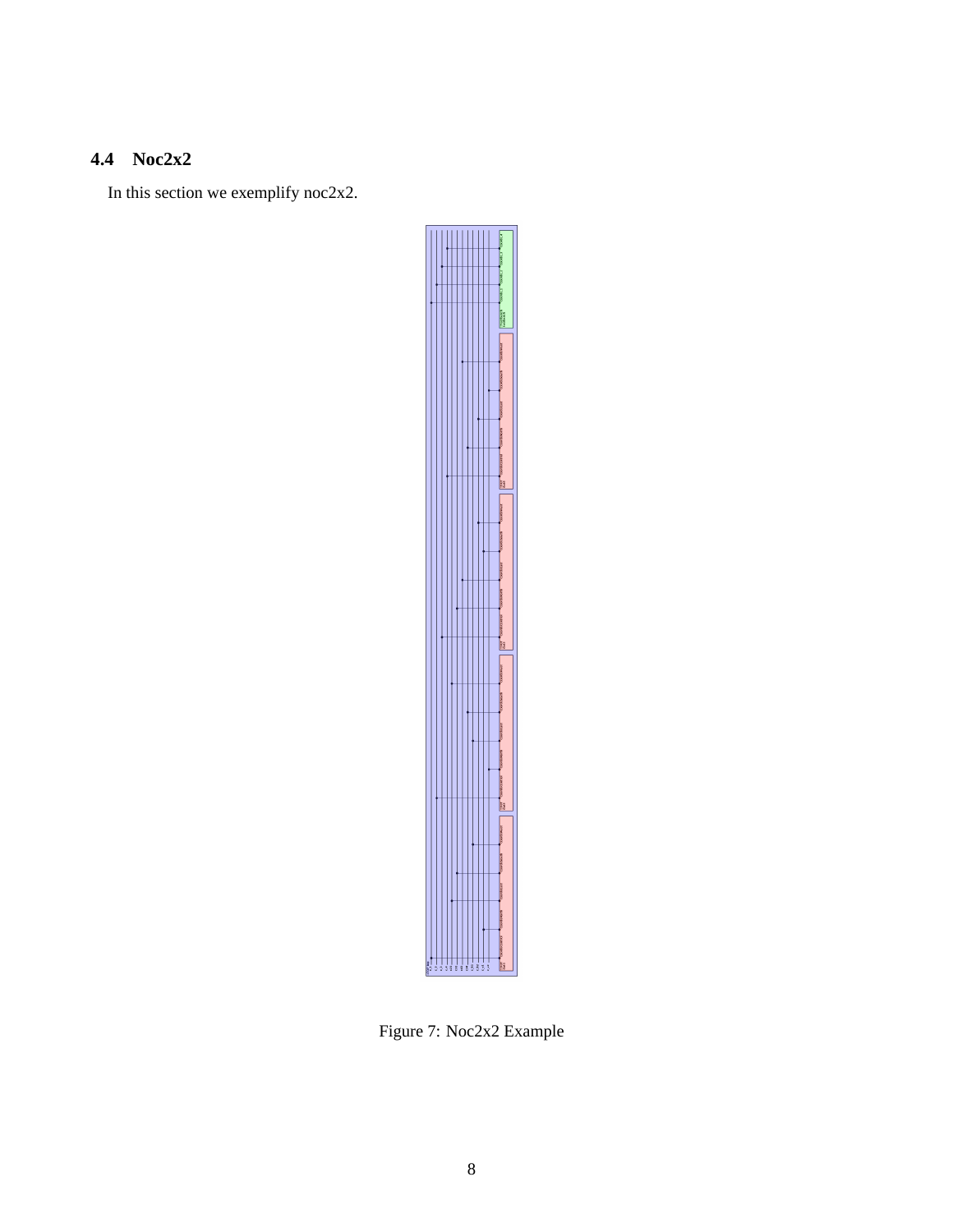# <span id="page-11-0"></span>**4.5 JPEG**

This example is a JPEG.



Figure 8: JPEG Example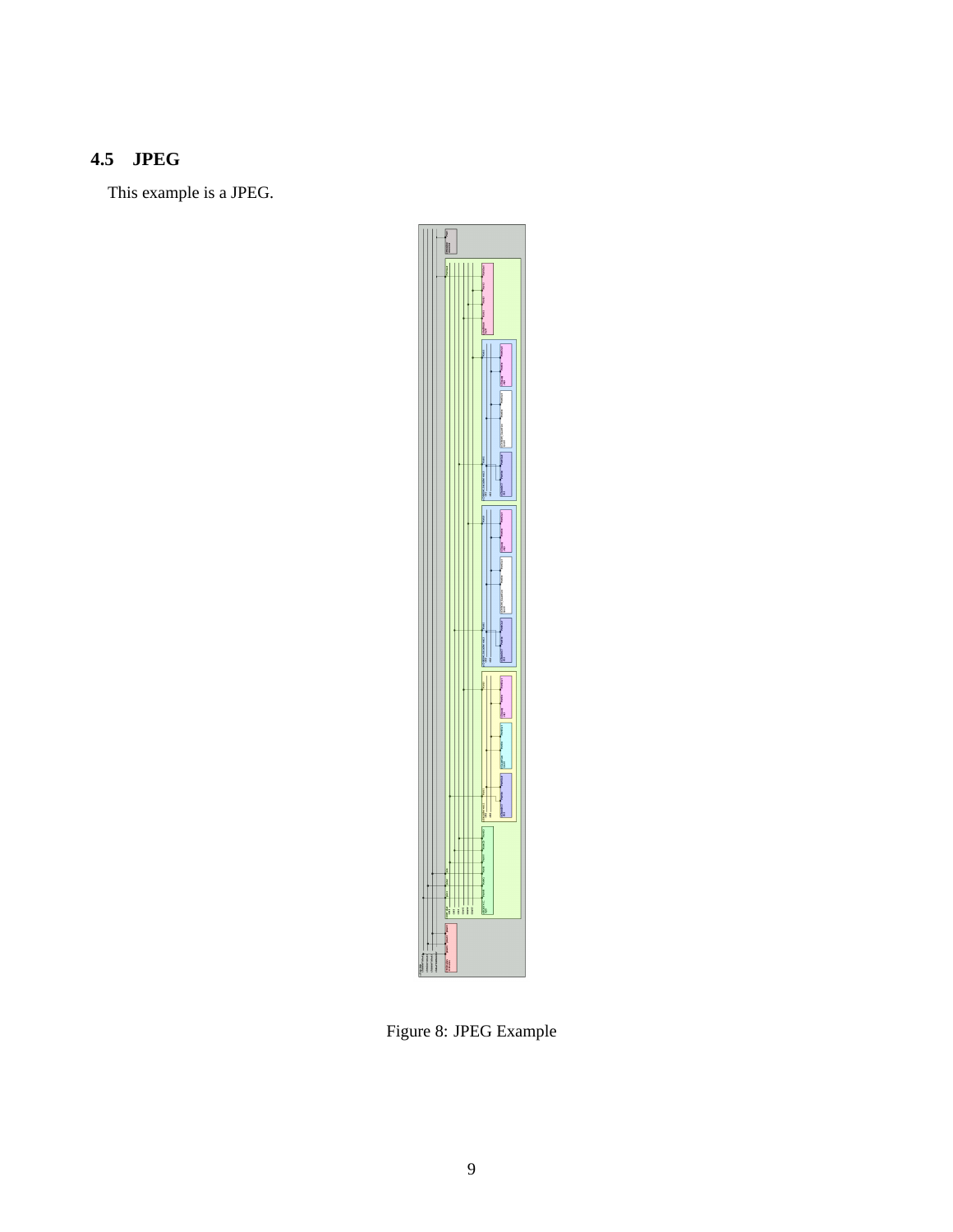## <span id="page-12-1"></span><span id="page-12-0"></span>**4.6 Canny**

In this section, we illustrate the development process of a SystemC model called Canny.



<span id="page-12-3"></span><span id="page-12-2"></span>Figure 9: Canny5, Canny6, and Canny7 are the same SystemC project in different stages, with Canny7 being the most developed. From a comparison of Figure [9\(a\),](#page-12-1) Figure [9\(b\),](#page-12-2) and Figure [9\(c\),](#page-12-3) one can observe the developer's addition of modules, ports, and channels of the Canny SystemC model.